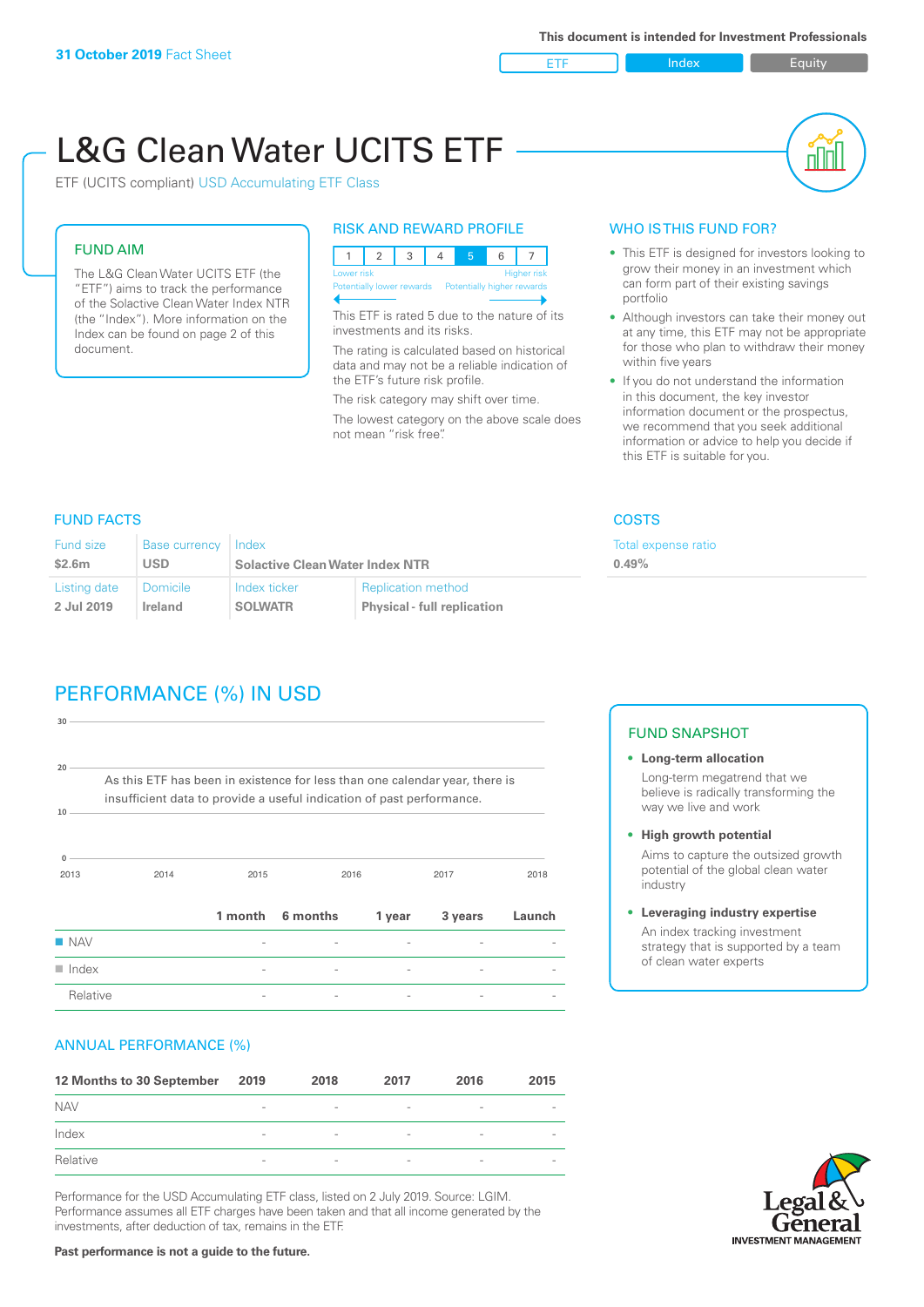ETF (UCITS compliant) USD Accumulating ETF Class

### INDEX BREAKDOWN

The breakdowns below relate to the Index. The ETF's portfolio may deviate from the below. All data source LGIM unless otherwise stated. Totals may not sum to 100% due to rounding.



#### SECTOR (%)

| $\blacksquare$ Industrials | 50.0 |
|----------------------------|------|
| $\blacksquare$ Utilities   | 26.4 |
| ■ Information Technology   | 8.0  |
| $\blacksquare$ Health Care | 7.7  |
| $\blacksquare$ Materials   | 3.9  |
| ■ Consumer Discretionary   | 2.1  |
| $\blacksquare$ Energy      | 19   |



#### $-$  GBP 8.3  $I \cup PY$  6.7  $HKD$  5.7  $I = F I I R$  4.0  $S$  SEK 2.2  $CHF$  1.9

■ Top 10 constituents 21.5% Rest of Index 78.5% No. of constituents in Index 51

#### TOP 10 CONSTITUENTS (%)

| <b>United Utilities</b>          | 23             |
|----------------------------------|----------------|
| <b>Advanced Drainage Systems</b> | 22             |
| Severn Trent                     | 2.2            |
| Alfa Laval                       | 22             |
| Pentair                          | 21             |
| Sekisui Chemical                 | 21             |
| Sabesp                           | 21             |
| Middlesex Water Company          | 2.1            |
| <b>Badger Meter</b>              | 2 <sub>1</sub> |
| Idexx Laboratories               | 2 <sub>1</sub> |
|                                  |                |

#### INDEX DESCRIPTION

The Index aims to track the performance of a basket of stocks of companies that are actively engaged in the international clean water industry through the provision of technological, digital, engineering, utility and/or other services.

The Index is comprised of companies which are publically traded on various stock exchanges around the world that are either i) companies determined to have expertise in "Utilities" with a minimum Water Revenue Share of 90%, or ii) companies determined to have expertise in "Engineering" with a minimum Water Revenue Share of 50% or iii) companies determined to have expertise in "Technology" or "Digital" and a minimum Water Revenue Share of 5%. A company is only eligible for inclusion in the index if (1) it is of sufficient size (determined by reference to the total market value of the proportion of its shares that are publically traded) and (2) it is sufficiently "liquid" (a measure of how actively its shares are traded on a daily basis). Moreover, the Index excludes companies: (a) engaged in pure coal mining; (b) involved in the production of controversial weapons; or (c) that, for a continuous period of three years, have been classified as being in breach of at least one of the UN Global Compact principles, which is a set of globally accepted standards on human rights, labour, environment and corruption.

The universe of companies out of which the Index selection is made is refreshed annually in March. However, the Index is reconstituted semi-annually in March and September in accordance with the full selection criteria and all companies are equally weighted within the Index. On a monthly basis, the weight of each company is assessed and, if any of them exceed 15% of the index, the weights of all companies are adjusted so that they are again equally weighted within the Index.

#### INVESTMENT MANAGER

GO ETF Solutions LLP is the investment manager for each of the exchange traded funds (ETFs) issued by Legal & General UCITS ETF Plc and is responsible for the day-to-day investment management decisions for this ETF. The team is highly experienced with respect to all aspects relating to the management of an ETF portfolio, including collateral management, OTC swap trading, adherence to UCITS regulations and counterparty exposure and monitoring.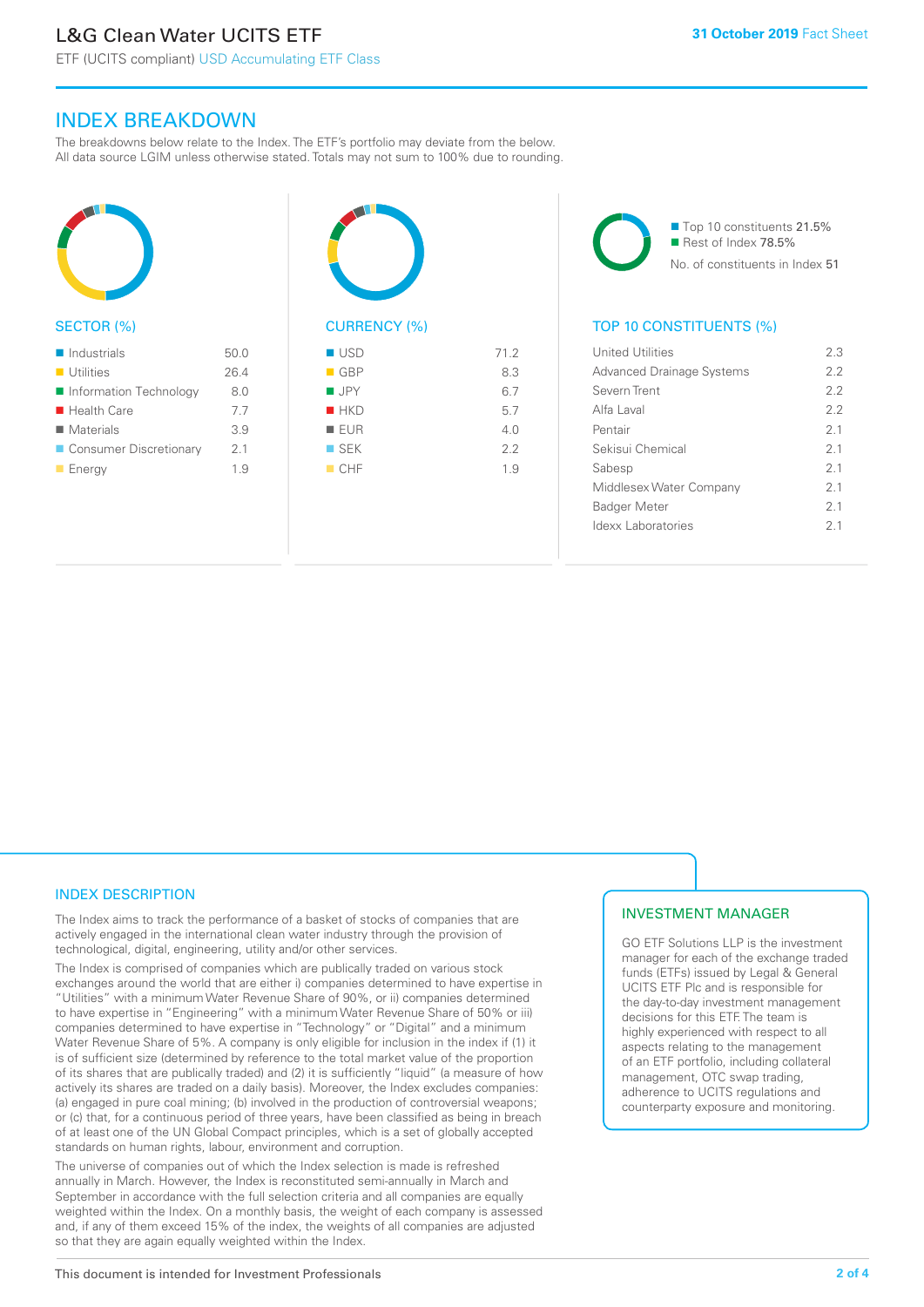# L&G Clean Water UCITS ETF

ETF (UCITS compliant) USD Accumulating ETF Class

#### KEY RISKS

- The value of an investment and any income taken from it is not guaranteed and can go down as well as up. You may not get back the amount you originally invested.
- Third party service providers (such as counterparties entering into financial derivative instruments with the ETF or the ETF's depositary) may go bankrupt and fail to pay money due to the ETF or return property belonging to the ETF.
- As the Index includes micro, small and medium-sized publicly traded companies, the ETF is subject to the risk that such companies may be more vulnerable to adverse business or economic events and greater and more unpredictable price changes than larger companies or the stock market as a whole.
- The ETF is subject to the risks associated with technology-focused companies and are particularly vulnerable to rapid developments in technology (which may leave their products out-of-date), government regulation and competition from domestic and foreign competitors who may have lower production costs. Such companies may also have difficulties establishing and maintaining patents, copyrights, trademarks and trade secrets relating to their products which could negatively affect their value.
- It may not always be possible to buy and sell ETF shares on a stock exchange or at prices closely reflecting the NAV.
- If the Index provider stops calculating the Index or if the ETF's license to track the Index is terminated, the ETF may have to be closed.

For more information, please refer to the key investor information document on our website Ø

#### TRADING INFORMATION

| <b>Exchange</b>           | <b>Currency ISIN</b> |                                  | <b>SEDOL</b>         | Ticker | <b>Bloomberg</b> |
|---------------------------|----------------------|----------------------------------|----------------------|--------|------------------|
| London Stock Exchange USD |                      | IE00BK5BC891                     | BKF3DB5 GLUG GLUGLN  |        |                  |
| London Stock Exchange GBX |                      | IE00BK5BC891                     | BKF3DC6 GLGG GLGGLN  |        |                  |
| Borsa Italiana            | <b>FUR</b>           | IE00BK5BC891                     | BKF3D93 GLUG GLUG IM |        |                  |
| Deutsche Börse            | <b>FUR</b>           | DE000A2PPATO BJXP9NO XMLC XMLCGY |                      |        |                  |

The currency shown is the trading currency of the listing.



#### SPOTLIGHT ON LEGAL & GENERAL INVESTMENT MANAGEMENT

We are one of Europe's largest asset managers and a major global investor, with assets under management of €1,268.0 billion (as at 30 June 2019). We work with a wide range of global clients, including pension schemes, sovereign wealth funds, fund distributors and retail investors.

The AUM disclosed aggregates the assets managed by LGIM in the UK, LGIMA in the US and LGIM Asia in Hong Kong. The AUM includes the value of securities and derivatives positions.

#### COUNTRY REGISTRATION



#### TO FIND OUT MORE



#### **Index Disclaimer**

The ETF is not sponsored, promoted, sold or supported by Solactive AG. Nor does Solactive AG offer any express or implicit guarantee or assurance either with regard to the results of using the Index and/or Index trade mark or the Index price, at any time or in any other respect.

The Index is calculated and published by Solactive AG. Solactive AG uses its best efforts to ensure that the Index is calculated correctly. Irrespective of its obligations towards the Company, Solactive AG has no obligation to point out errors in the Index to third parties including, but not limited to, investors and/or financial intermediaries of the ETF. Solactive AG does not guarantee the accuracy and/or the completeness of the Index or any related data, and shall not have any liability for any errors, omissions or interruptions therein.

Neither publication of the Index by Solactive AG, nor the licensing of the Index or Index trade mark, for the purpose of use in connection with the ETF, constitutes a recommendation by Solactive AG to invest capital in said ETF nor does it, in any way, represent an assurance or opinion of Solactive AG with regard to any investment in this ETF. In no event shall Solactive AG have any liability for any lost profits or indirect, punitive, special or consequential damages or losses, even if notified of the possibility thereof.